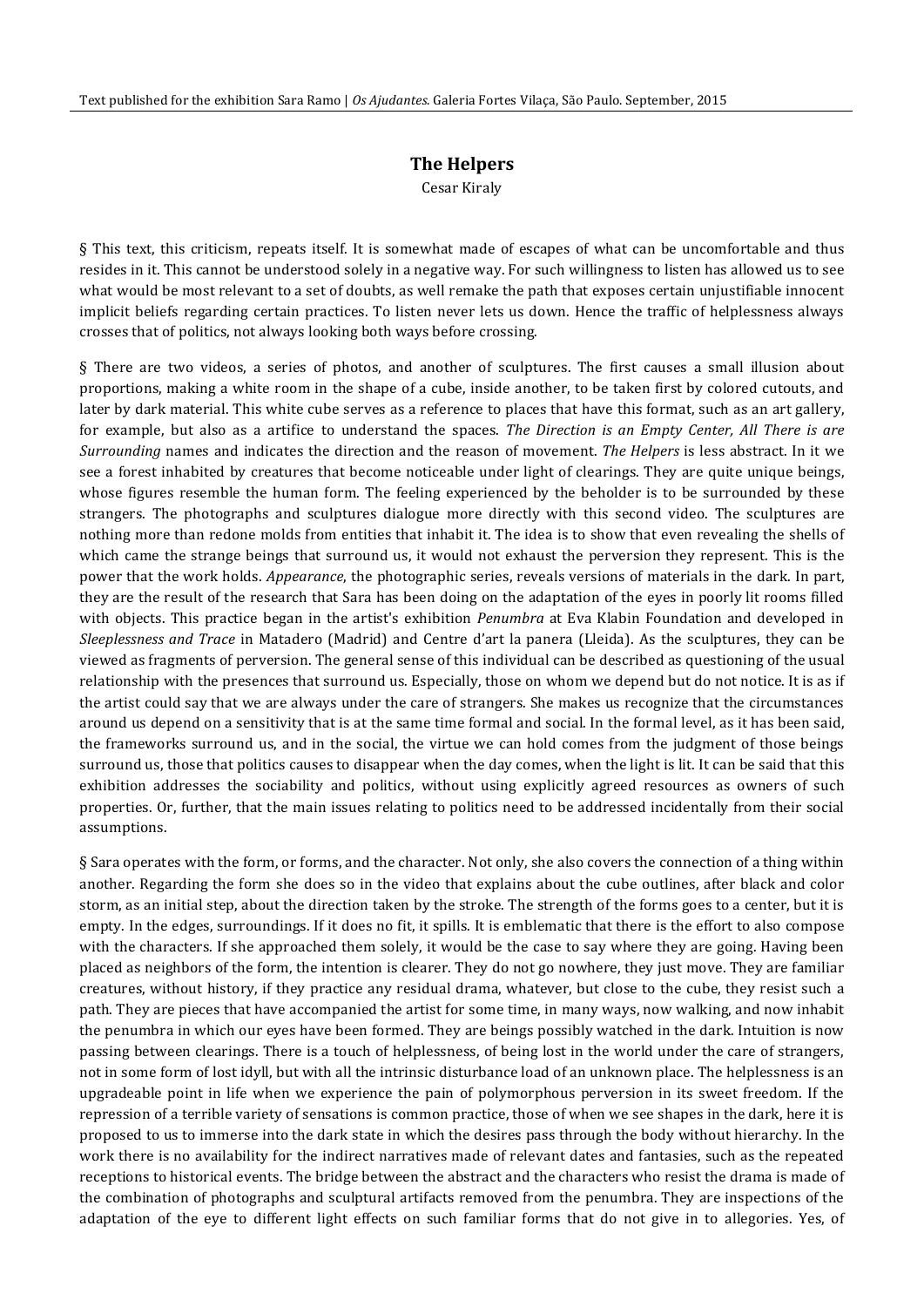polymorphous perversion written in its residence, the dark. If the forms are lit, the revelation will be of its negatives. A local form that inhabits the arid side of the imagination can not be deciphered but with its reverse. For this, we have sculptures with particular cuts, as irregular as the pictures of the secret life of polymorphous sensations. Those that just for giving an adequate explanation are urgently silenced.

§ In The Helpers, Sara shows a wise and curious relationship between abandonment and perception. As Benoît Mandelbrot told us, the indians were not able to see the tall ship approaching for the first time, because his eyes were not used to seeing the boat on the horizon, where they would be somewhat blind to this object. Of course we would not be able to see the creatures around us. It would take the watch of the back and forth, to have the eyes prepared to see movement. We would see these forms in the dark after we were used to them, after realizatio with the aid of light. Here lies the problem with the fact that the light on or off is not the same thing. Faced with the lights off, we have a creature in the dark. Before the light, we have to be part of something that can be a creature but also cannot be. In the dark we do not have the impression of a creature from the part of something, there is actually someone there to help us. That someone disappears in the light, things are made so you cannot be in it.

 $\S$  We all know the epithet repeated by Mario Pedrosa on the fact that the art is the experimental exercise of freedom. As every good sentence, it could and can be interpreted in many ways. It seems that Pedrosa meant that art could invent new powers for freedom, as well as new practices themselves in a contiguous society environment such as a laboratory, so that the good experiments of freedom could be used and the bad discarded, as experiments gone wrong. At the same time, the art could show society what it could be, positive and negative, but it is not. The virtuous element of way of thinking of Pedrosa points to the clear political nature of artistic practice in all fields, whether formal or referential, since freedom is political, even in the existential sense, as we all know. The vicious element, merely residual, is that art is understood as taking something apart in an experiment design of something scientistic, according to which the experiment would actually function as truth that is higher than the experience. As such, the freedom of the art experiment would be a possible freedom, not freedom itself. The art of political nature would be possible not present. Then there would be a small lie in the way artists would make politics. But why? Pedrosa might think that the extreme freedom of artists that would make the m experimenters of freedom, would also bring the need for those experiments to be filtered. In other words, there would be something possibly relevant in the politics of artists, but not always.

§ We could, however, bring the Pedrosa theme to other places, from objections he would probably use to reshape his argument. Well, the experimentalism of art is not distinguished or separates from the experience, they are inseparable, the use of two words, though resembled, in this context, is nothing more than the establishment of a meaningless alibi. This means that the activity of the freedom of the artist at all times is the exercise of the risk and responsibility inherent to the actions. Art is the experimental experience of freedom in a way that is indistinguishable from current freedom, in fact, the artist, like everyone else, disputes for it.

§ Experience, as we all suspect, is an open and complex texture. Nothing is left out. The more disguised and hidden from our actions, even the unconscious, they are in it. It would be strange to think that politics has the same dimension of experience. However, we also suspect when something is said not political. What happens? It seems that all experiments can be political, although they are not all the time. The same act can be political and not political at the same time. Thus, questions about what is politics, or when is polics. The ontology of politics is temporal. Hence, Hegel on vacation or not, intuitively we do not let go of the umbrella.

§ So art can be as political as the other experiences or even more political than they are. As temporal as they are, political events can be distinguished by the intensity. It is in that direction that it makes sense to say that an event was more political than others. Then when is politics? The rapid response, partially correct, I would say that it is when it is instituted. Well, all that endures in experience is instituted, so could it be that tis form is a little too wide? Politics is when the institution is restrictive, when It promotes constricting results in the intimate level. The way it does so is the pain. Politics is when the pain is established in time. The policy is when we are facing cruelty, in most cases, without us knowing.

§ Having said so, it seems terrible, mainly since we place in the operative capacity of politics our improvement agencies of the world. The opposition between cruelty and virtue is apparent. Because we would quickly admit that a conception of the world is best and it conflicts with others who consider themselves even better and the circumstantial effect of virtue derives from the ability to put in place popular routes in the best of worlds, and to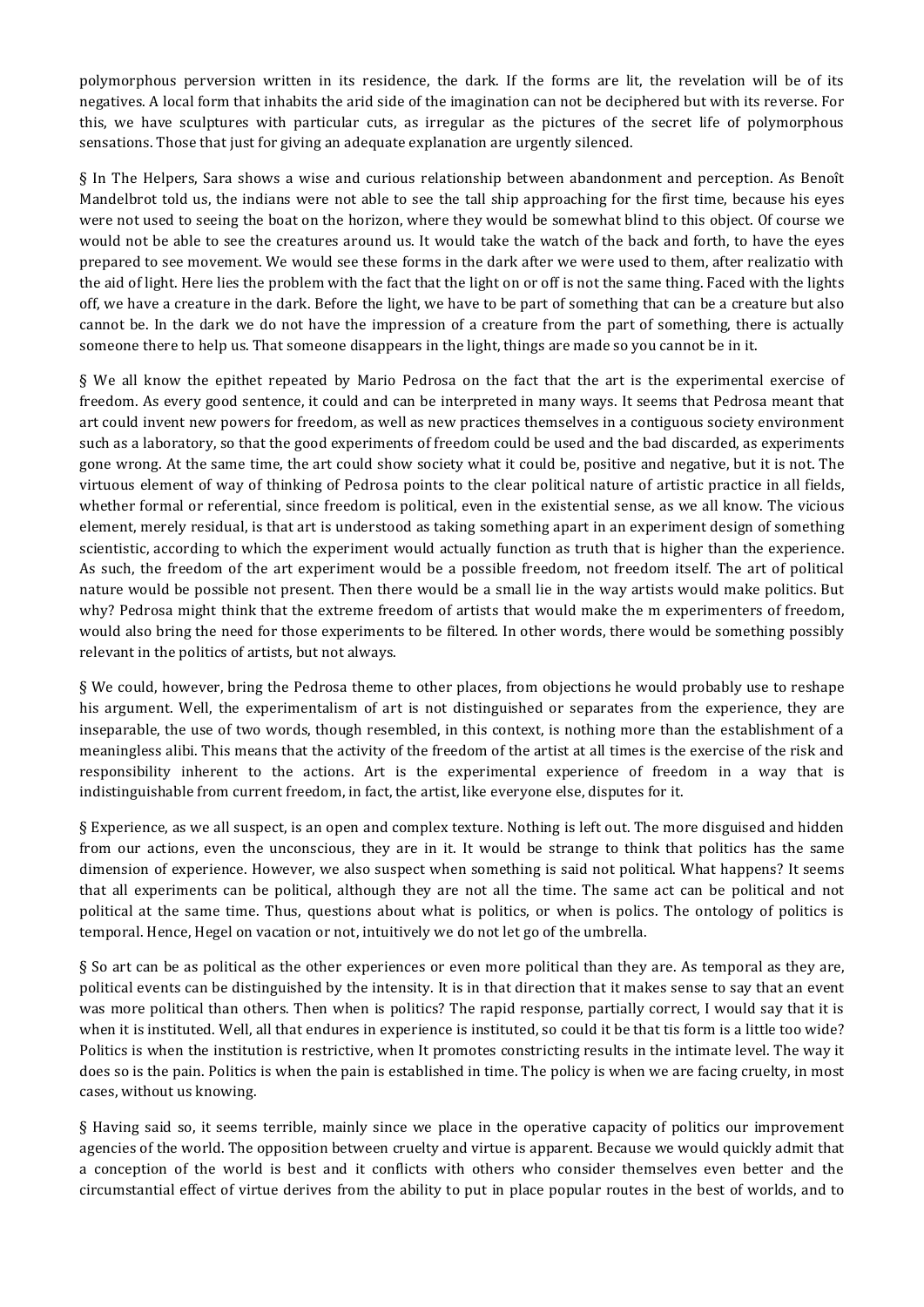pose restriction to all others. As good as a world, as plural it could be, it is marked on your notebook all the debts of all worlds truly desired which it is not.

§ If art is an especially intense experience of freedom, if its experimental practice greatly affects, with no alibi, social life, contemporary art, in particular, deepens the process. Among other reasons, due to its ability to transfigure ordinary objects into other things, especially into works of art. However the most important for politics in its dynamics of sociability, is not really the result of transfiguration, but the operation itself, the process. The dynamics need not be as radical as the passage of the soap powder box or the can of soup. In fact it is good that it is not because these extreme examples were hypnotizing due to their novelty, not without reason. The contemporary artist is capable of operations of conceptual pictoriality, according to which we see the image of nature where it was previously ignored. Certainly, the mechanism has become more sophisticated and the pictorial operation is also used with subtlety by inserting small fractures in circumstances which pictoriality was ignored by us. Why is any of this related to political freedom? Because political freedom has to do with phenomena that prevails precisely for its ability to not be seen.

§ The political institution exists in processes of opacity. In order to stabilize itself, it is dependent on social habits, repetitions, and other phenomena, but as there is specificity in political experience, what repeats in time is the constraint. One can deduce that it is strong, so that in crystallized states, we do not even realize it is there. In that the cruelty deepens. The great thing is that the political institution assumes this opacity, without which the unpredictability would exceed the predictability. It is therefore up to the experimental exercise of freedom to reverse, not without risk, this apparent invisibility. Contemporary art when it focuses on politics, directly or indirectly, from their operators afford to be seen as an image and make what can be perceived politics. If not seeing stabilizes the world and deepens cruelty, to see decreases it, sometimes to the point of suppressing it. Changing the scope of the image, inserting a fracture therein, allows it to be seen as such, in addition to the effects of opacity and repetition.

§ Often such pictorial operation is performed explicitly, making themes of images of conflict, violence, death etc. In other reassembles under devices, feelings referred to historical events worthy of shame or recognition. It is about overcoming obstacles that hinder appropriate cinnamon is kicked. On the other hand, there is no reason to be explicit. Because what begins as movement of objects between materiality statutes and deepens as fracture in the image, evidence that it is image, it may be only a dissonance in expectations (as when a body carries out a maneuver contrary to its anatomy, depression glazing a situation an accident aestheticized the viscera etc.) or the lively replacement of a formal nature issues. Thus, there are two ways roughly contemporary art, which obviously are not mutually exclusive, to institute politically or she performs a pictorial object that happens to inhabit the public sphere in restricting to something (preferably in restricting the bad thing) in such a way that its meaning deepen or she exposes dynamic from which a restriction occurs. The exclusion is not clear, because the institution in the conflict, and clarifies something that establishing a perspective.

§ The Helpers is a political exposure predominantly in this second sense. Sara with it displaces grating, as it is customary, and gently some senses, so that a dynamic remains exposed. This is to make explicit certain depth of the relationship with the other, at first, and then thicken the breath towards a complete fragmentation. The route begins and ends at the hub shattering of the setting and the characters.

§ There is a way of thinking based on the contradiction. One says one thing and another says another, pointing out the flaws of the previous points and the new path, this is the game and artists also engage with it. One says one thing; no, that's not it, is it, or even a little of this, a little of that too. Now they all do. Where is the contradiction? She gives it impossible to realize the artificiality of this dynamic. In taking it as true. As the only path required for something. Contemporary art, as skeptics before it, acts by composition. In contradiction, the arguments are involved and cooled at the meeting of the vicious circle. In the composition, the problem lies elsewhere. It is therefore to find how the phenomena are mounted. Cubes, lines and dots populate the imagination by contradiction and composition. In this second, however, they have very particular sense. They are found by decomposition, reduction, etc. If cubes, lines and dots are said to abstract such, the composition, it should be just one use, because they are the same elements of concreteness, materiality.

§ The cubes of Sara, perceived as metaphors or allegories, lose all force applicable to family composition. In this sense they are a didactic drama of resistance. Not to tell something, or do it in its concreteness, it is the way to remain in the composition. The form is dirty too, it drops pieces, it is full of dirt. There are people in the form, one is